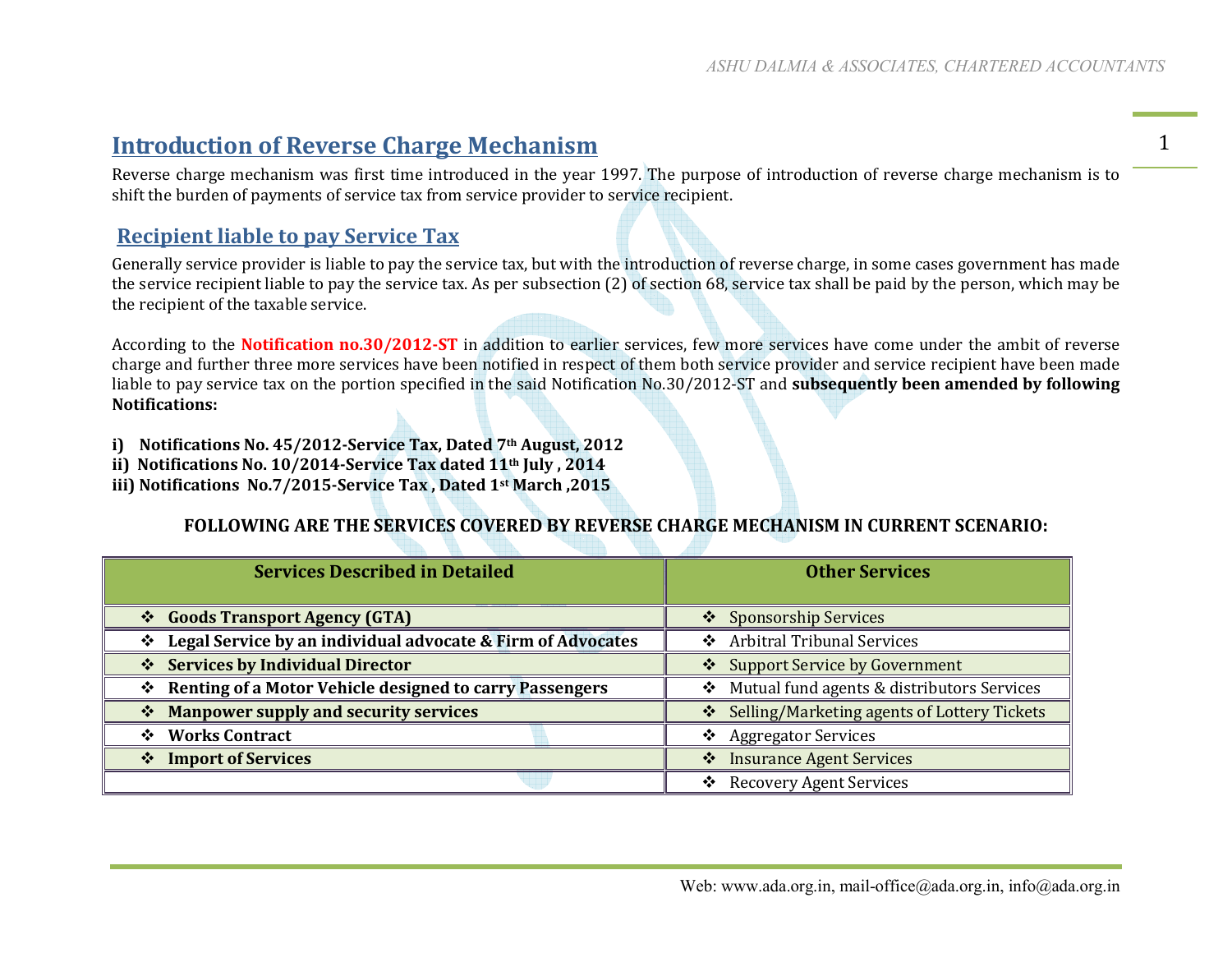**In view of the above mainly 7 services has been described in detail and on other services, service tax is applicable as they have** 2 **been prescribed under service tax laws. After considering all the Notifications we has complied the Reverse and Partial Reverse Mechanism Chart as Applicable from 01.04.2015-** 

| SI.<br>No. | <b>Description Of Services</b>                                                                               | <b>Services Provided or Agreed to Provided</b>       |                                                                                                                           | <b>Liability on Service</b><br><b>Provider &amp; Receiver</b>                                                 | <b>S.No of Notification</b><br>30/2012-ST<br>No.<br><b>Dated</b>                                                                         |
|------------|--------------------------------------------------------------------------------------------------------------|------------------------------------------------------|---------------------------------------------------------------------------------------------------------------------------|---------------------------------------------------------------------------------------------------------------|------------------------------------------------------------------------------------------------------------------------------------------|
|            |                                                                                                              | <b>BY</b>                                            | T <sub>0</sub>                                                                                                            |                                                                                                               | 20.06.2012(As<br>amended<br>from<br>time to time)                                                                                        |
| 1.         | <b>Services</b><br>of<br>goods<br>transport<br>in<br>agency<br>respect of transportation<br>of goods by road | Goods<br>Transport<br>Agency(GTA)                    | Company,<br>Partnership Firm,<br>factory, Society,<br>Co-operative<br>society, AOP, LLP                                   | Service Provider: NIL<br>Service Receiver :30% of<br><b>Service Tax</b><br><b>Effective rate: 4.2%</b>        | $\overline{2}$                                                                                                                           |
| 2(a)       | <b>Legal Services</b>                                                                                        | Individual Advocate or a<br><b>Firm of Advocates</b> | <b>Business</b><br>Any<br><b>Entity</b><br>having<br>turnover<br>exceeding Rs. 10<br>lakhs in preceding<br>financial year | <b>Service Provider: NIL</b><br>Service Receiver :100% of<br><b>Service Tax</b><br><b>Effective rate: 14%</b> | 5                                                                                                                                        |
|            |                                                                                                              |                                                      | Other than Above                                                                                                          | Exempt as per entry no.6<br>of<br><b>Notification</b><br>No.<br>25/2012-ST,<br>dated<br>20.06.2012            |                                                                                                                                          |
| 2(b)       | <b>Services by Director</b>                                                                                  | Individual<br>(Part<br>time/<br>Independent/Nominee) | Company/Body<br>Corporate                                                                                                 | <b>Service Provider: NIL</b><br>Service Receiver :100% of<br><b>Service Tax</b><br><b>Effective rate: 14%</b> | vide<br>5A- Inserted<br><b>Notification</b><br>No.<br>45/2012-ST<br>and<br>substituted<br>by<br><b>Notification</b><br>No.<br>10/2014-ST |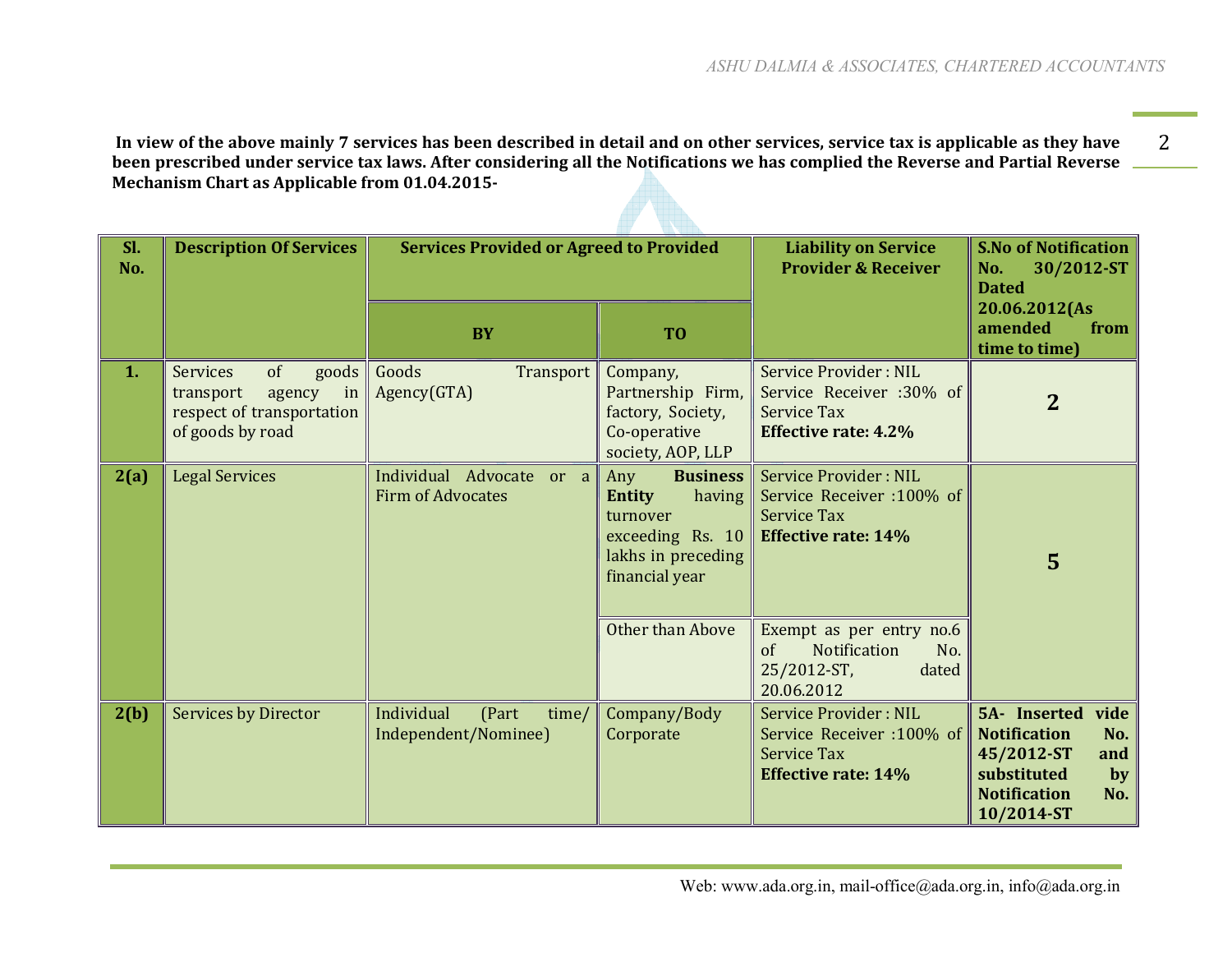| 3(a) | Renting of a Motor<br>Vehicle designed to carry       | (i) any individual<br>(ii) HUF                                                  | <b>Business</b><br>Entity<br>registered as body           | Service Provider: NIL<br>Service Receiver :40% of |                                                | 3 |
|------|-------------------------------------------------------|---------------------------------------------------------------------------------|-----------------------------------------------------------|---------------------------------------------------|------------------------------------------------|---|
|      | Passengers on Abated<br>Value                         | (iii) Proprietary firm<br>(iv) Partnership firm<br>(v) Association of<br>Person | corporate located<br>taxable<br>in<br>territory (which is | <b>Service Tax</b><br>Effective rate: 5.6%        |                                                |   |
|      |                                                       | located in taxable territory                                                    | not in similar line<br>of business)(Note                  |                                                   | 7                                              |   |
| 3(b) | Renting of a<br>Motor<br>Vehicle designed to carry    | (i) any individual<br>(ii) HUF                                                  | <b>Business</b><br>Entity<br>registered<br>as             | Service Provider: 50% of<br><b>Service Tax</b>    |                                                |   |
|      | Passengers<br><b>Non</b><br>on<br><b>Abated Value</b> | (iii) Proprietary firm<br>(iv) partnership firm                                 | body corporate<br>located in taxable                      | Service Receiver: 50% of<br><b>Service Tax</b>    |                                                |   |
|      |                                                       | (v) Association of Person                                                       | territory (which                                          | <b>Effective rate: 14%</b>                        |                                                |   |
|      |                                                       |                                                                                 | is not in similar                                         |                                                   |                                                |   |
|      |                                                       |                                                                                 | line<br>of<br>business))(Note                             |                                                   |                                                |   |
|      |                                                       |                                                                                 |                                                           |                                                   |                                                |   |
| 4.   | Supply of Manpower for                                | (i) any individual                                                              | <b>Business</b><br>Entity                                 | Service Provider: NIL                             |                                                |   |
|      | any purpose or Security<br><b>Services</b>            | (ii) HUF<br>(iii) Proprietary firm                                              | registered<br>as<br>body corporate                        | Service Receiver: 100% of<br><b>Service Tax</b>   | 8: Amended<br>by<br><b>Notification</b><br>No. |   |
|      |                                                       | (iv) partnership firm                                                           | located in taxable                                        | <b>Effective rate: 14%</b>                        | 07/2015-ST                                     |   |
|      |                                                       | (v) Association of Person                                                       | territory                                                 |                                                   |                                                |   |
|      |                                                       | located in taxable territory                                                    |                                                           |                                                   |                                                |   |
| 5(a) | Execution of<br>Original<br>Work contract             | (i) any individual<br>(ii) HUF                                                  | <b>Business</b><br>Entity<br>registered<br>as             | Service Provider: 50% of<br><b>Service Tax</b>    |                                                |   |
|      |                                                       | (iii) Proprietary firm                                                          | body corporate                                            | Service Receiver: 50% of                          |                                                |   |
|      |                                                       | (iv) partnership firm                                                           | located in taxable                                        | <b>Service Tax</b>                                |                                                |   |
|      |                                                       | (v) Association of Person                                                       | territory                                                 | Effective rate: 5.6%                              |                                                |   |
| 5(b) | In cases not covered                                  | located in taxable territory<br>(i) any individual                              | Entity<br><b>Business</b>                                 | Service Provider: 50% of                          |                                                |   |
|      | above in $5(a)$ including                             | (ii) HUF                                                                        | registered<br>as                                          | <b>Service Tax</b>                                |                                                |   |
|      | maintenance or repair or                              | (iii) Proprietary firm                                                          | body corporate                                            | Service Receiver: 50% of                          |                                                |   |
|      | reconditioning<br>or                                  | (iv) partnership firm                                                           | located in taxable                                        | <b>Service Tax</b>                                |                                                |   |
|      | restoration or servicing                              | (v) Association of Person                                                       | territory                                                 | <b>Effective rate: 9.8%</b>                       |                                                |   |
|      | or any goods                                          | located in taxable territory                                                    |                                                           |                                                   |                                                |   |